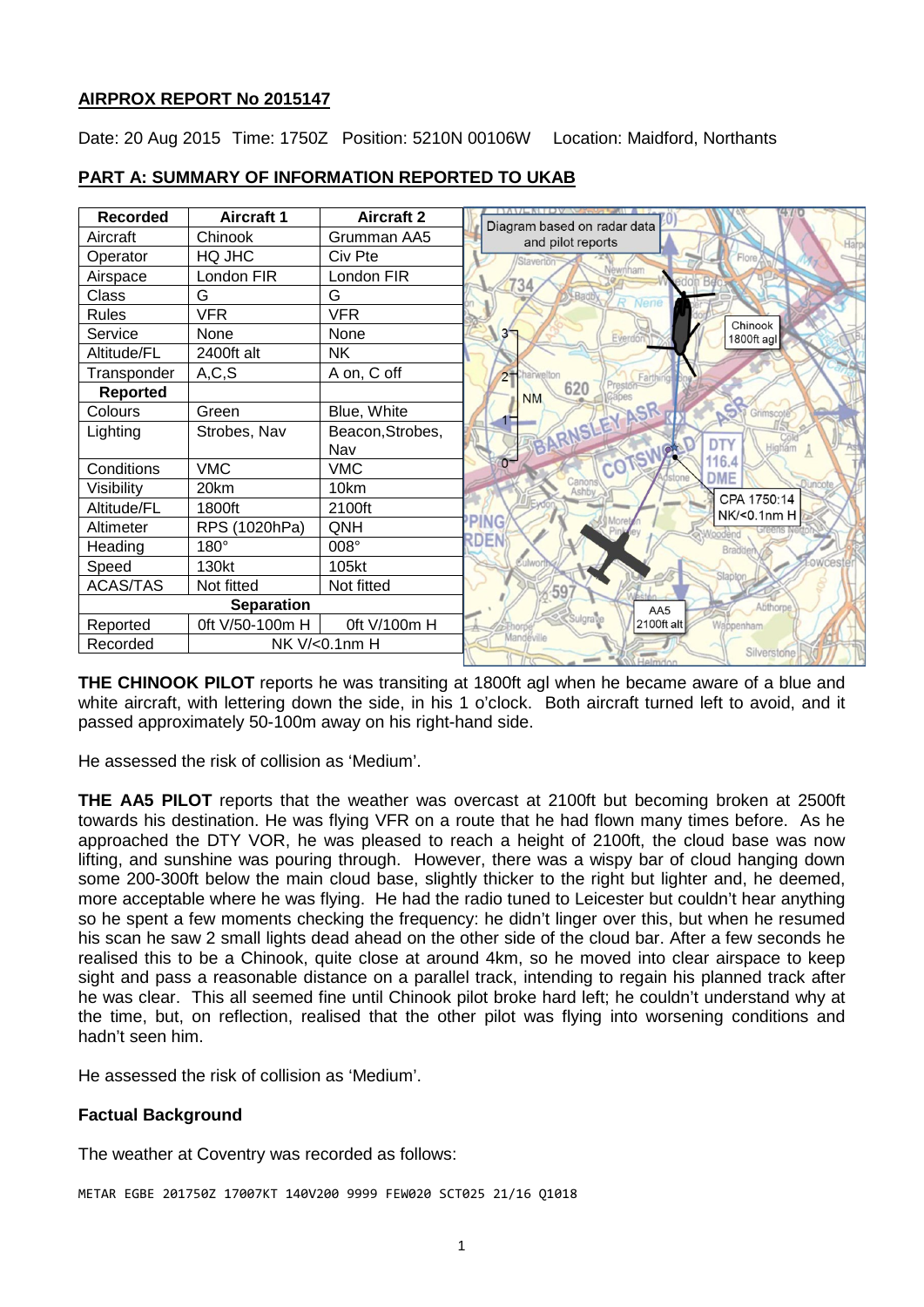### **Analysis and Investigation**

### **UKAB Secretariat**



The Chinook and AA5 pilots shared an equal responsibility for collision avoidance and not to operate in such proximity to other aircraft as to create a collision hazard<sup>[1](#page-1-0)</sup>. If the incident geometry is considered as head-on or nearly so then both pilots were required to turn to the right<sup>[2](#page-1-1)</sup>. If the incident geometry is considered as converging then the Chinook pilot was required to give way to the  $AA5<sup>3</sup>$  $AA5<sup>3</sup>$  $AA5<sup>3</sup>$ .

#### **Comments**

### **JHC**

The AA5 was already in a gentle left hand turn when first sighted by the Chinook crew. This reason, and because it was in the 1 o'clock position relative to the Chinook, meant that it made sense to turn left away from the other aircraft. As mid-air collision is Commander JHC's top risk to life, the TAS fitment to Chinook is funded and will be embodied in the very near future, which would have provided a barrier against this.

### **Summary**

 $\overline{\phantom{a}}$ 

An Airprox was reported when a Chinook and an AA5 flew into proximity at 1750 on Thursday 20<sup>th</sup> August 2015. Both pilots were operating under VFR, in VMC, and neither was receiving an ATS.

<span id="page-1-0"></span><sup>1</sup> SERA.3205 Proximity.

<span id="page-1-1"></span><sup>2</sup> SERA.3210 Right-of-way (c) (1) Approaching head-on.

<span id="page-1-2"></span><sup>3</sup> SERA.3210 Right-of-way (c) (2) Converging.